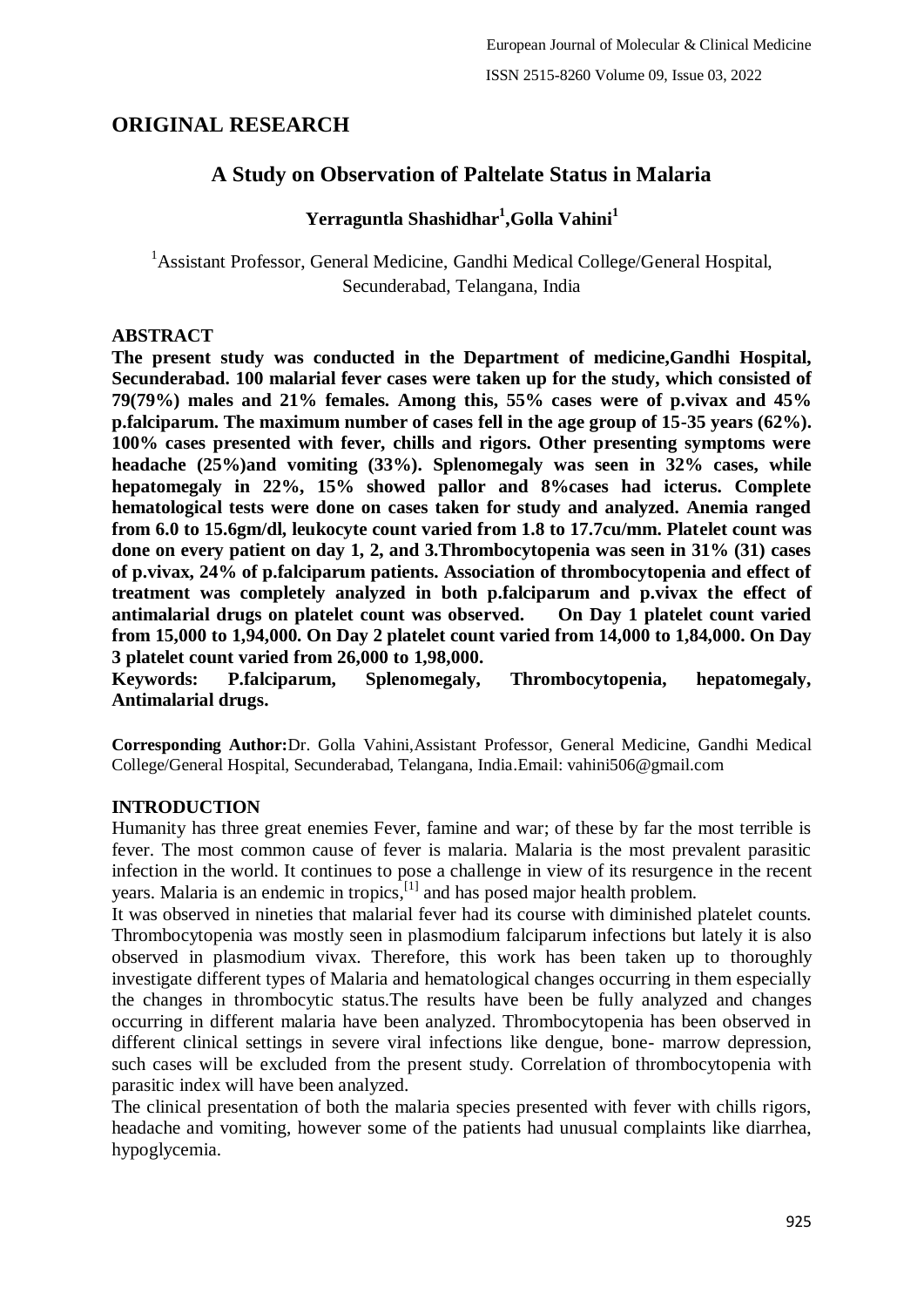The treatment with Anti-malarial drugs made a significant change in the thrombocyte count. Initially in some cases, thrombocytopenia also continued on second day also, but on third day, Anti-malarial treatment produced beneficial effects and platelet counts increased in both the groups.

# **Aim &Objectives:**

- 1. To study the clinical profile of malaria.
- 2. To study the incidence of thrombocytopenia in different types of malaria.
- 3. Association of plasmodium vivax with thrombocytopenia.
- 4. To compare the effects of treatment in different types of malaria in relation to thrombocytopenia.

# **MATERIALS & METHODS**

### **Setting:**

This study was carried out on patients admitted in Gandhi Hospital, Secunderabad.

### **Study Duration:**

1½ years (October 2020to January 2022).

### **Number of cases**: 100

### **Inclusion Criteria of Cases:**

- 1) Age  $> 15$  years
- 2) Clinical presentation of malaria
- 3) Positive smear slide (vivax or falciparum).

### **Exclusion Criteria:** Patients with following conditions were excluded.

- 1) Dengue
- 2) Leptospirosis
- 3) Other causes of thrombocytopenia like
- (a) Leukemia's, aplastic anemia
- (b) Drugs like chloramphenicol and frusemide.
- 4) Patients who have been transfused with platelets (in smear positive).

### **Examination of Patients on Arrival to Hospital:**

- 1) Chief complaints
- 2) Personal history
- 3) On General Examination: Pulse

#### **Blood pressure:**

Pallor, icterus, clubbing, cyanosis; Present or not

# 4) Systemic Examination:

- A). **Per Abdomen:**
- a. Inspection
- b. Palpation; Checked for hepatosplenomegaly.
- c. Percussion
- d. Auscultation.

#### **B) Respiratory System:**

- 1) Inspection
- 2) Palpation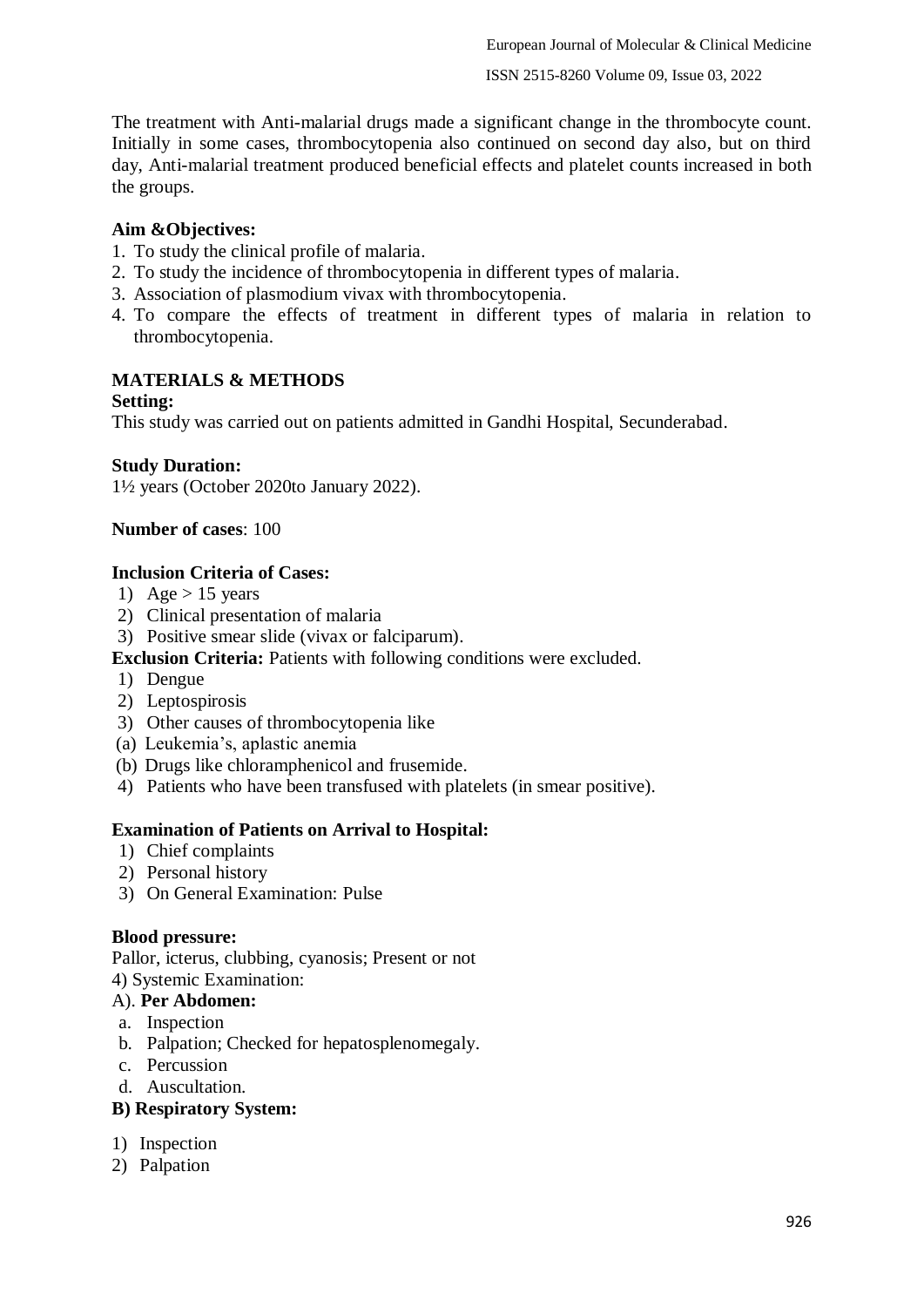ISSN 2515-8260 Volume 09, Issue 03, 2022

- 3) Percussion
- 4) Auscultation: Air entry equal on the both the sides or not. Any added sounds

# **C) Cardiovascular System:**

- 1) Inspection
- 2) Palpation
- 3) Percussion

4) Auscultation.

### **Central Nervous System**

- Level of consciousness
- Cranial nerves
- Motor system
- Sensory system
- Reflexes

# **Investigation's done during the Course of Hospitilisation**

a) **Complete blood picture** :( CBC)

- 1) Hemoglobin
- 2) Total Leukocyte Count
- 3) Total Erythrocyte Count.
- 4) Neutrophils, Eosinophils, Monocytes, Basophils.
- b) **Malarial Parasite** with thin and thick film.
- **c) Parasitic Index**:

# **d) Platelet count on**

Day 1

Day 2

Day 3

\* 2 cc of Blood taken in an EDTA bulb for examination.

### **e) S.Creatinine, Blood urea nitrogen**

f) **Liver function Tests**: 1) Total Bilrubin:

In Direct Bilrubin Direct Bilrubin

2) SGOT

3) SGPT

\*3cc of blood sent in plain bulb

# **g) X-RAY Chest PA view**

### **Treatment Given To the Patients in Hospital Stay**:

- 1) Strict Temperature and Blood pressure monitoring.
- 2) Injection Artesunate 120 mg intravenously stat followed by 60 mg after Hours Followed by 60 mg for four days as Antimalarial
- 3) Injection Ceftriaxone 1 gm intravenously twice daily to avoid complications
- 4) Cap.Doxy 100 mg twice daily for 5 days as Antimalarial
- 5) Anti-Emetics, Anti Histaminic to prevent nausea, vomiting.
- 6) I.V fluids to avoid Dehydration.
- 7) Tab. Crocin if fever had come.

### **RESULTS**

**Table 1: Genderwise Distribution of Malaria Cases in Present Study**

| Gender | <b>No. of Cases</b> | Percentage           |
|--------|---------------------|----------------------|
| Male   | 70                  | 79 %                 |
| Female | ∠⊥                  | %<br>1 ר<br>$\sim$ 1 |

This table shows gender wise distribution of the 100 cases of malarial fever in the current study. They compromised of 79 (79%) males and 21(21%) females.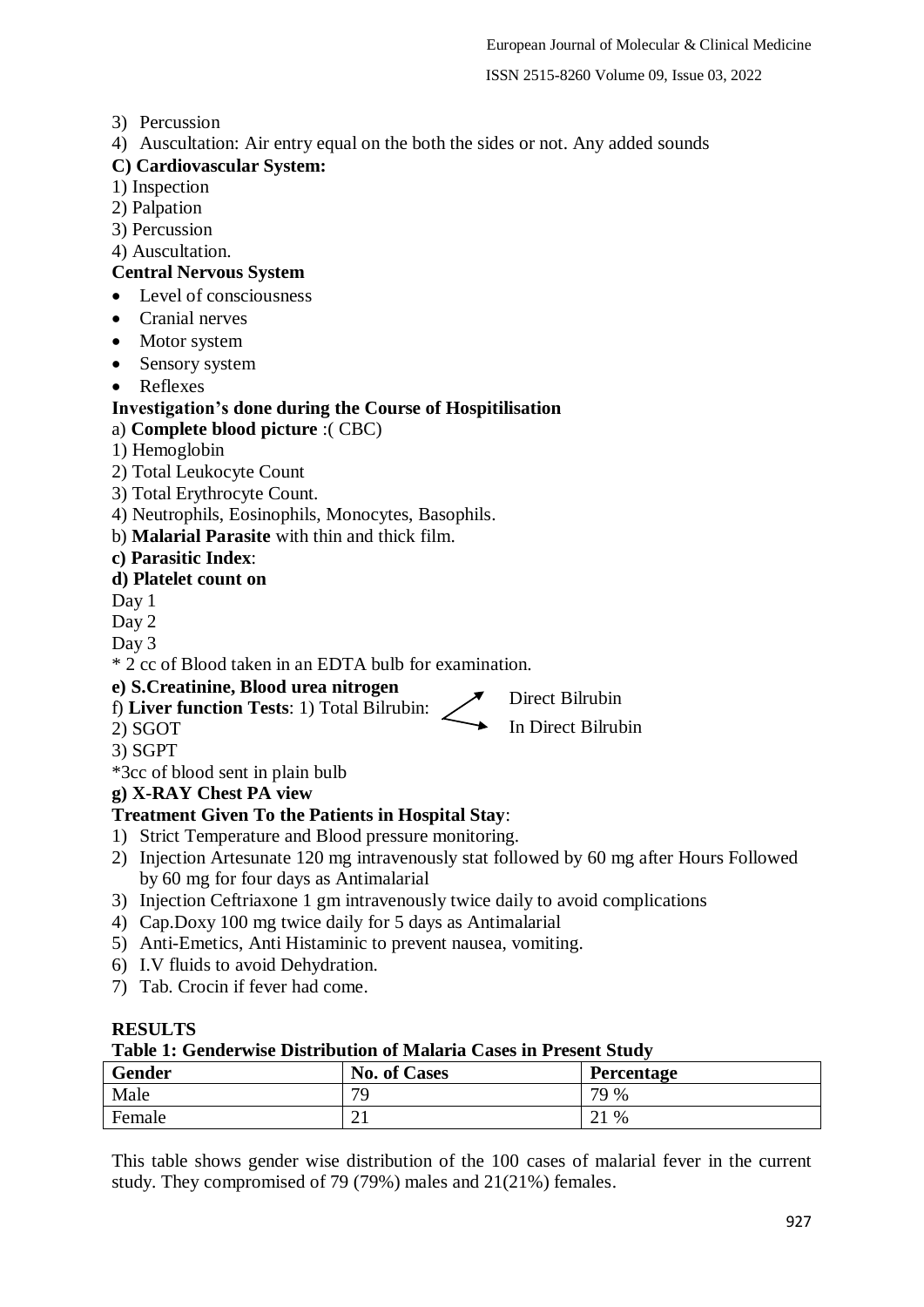| Gender        | <b>No. of Cases</b> | Percentage |
|---------------|---------------------|------------|
| P- Vivax      | 55<br>JJ            | 55%        |
| P- Falciparum | 45                  | 45%        |

| <b>Table 2: Incidences of Malaria Cases in Present Study</b> |  |  |  |  |  |  |
|--------------------------------------------------------------|--|--|--|--|--|--|
|--------------------------------------------------------------|--|--|--|--|--|--|

The above table depicts the number of cases of plasmodium vivax and plasmodium falciparum. In the study 55 cases (55%) plasmodium vivax and 45 cases (45%) of plasmodium falciparum. This correlates statistically with the increasing trend of plasmodium vivax malaria.

| Table 3: Age Group Wise Distributions of Malaria Cases in Present Study |  |  |  |  |  |  |  |  |  |  |
|-------------------------------------------------------------------------|--|--|--|--|--|--|--|--|--|--|
|-------------------------------------------------------------------------|--|--|--|--|--|--|--|--|--|--|

| Age Group (Yrs.) | <b>No. of Cases</b> |               |  |
|------------------|---------------------|---------------|--|
|                  | <b>Male</b>         | <b>Female</b> |  |
| $15 - 25$        | 32                  |               |  |
| $26 - 35$        | 30                  |               |  |
| $36 - 45$        |                     |               |  |
| >46              | $\sqrt{2}$          |               |  |

This is the age group wise distribution of patients in present study, it shows that the maximum number of cases were in the age group of 15-25 years while the minimum were in the age group of 36-45 years.Out of the 40 cases in the age group of 15-25, there were 32 males and 8 females. On the other hand males were 4 and females were three in the age group of 36-45.

| <b>Symptoms</b> | <b>Frequency</b> | <b>Percentage</b> |
|-----------------|------------------|-------------------|
| Fever           | 100              | 100 %             |
| Chills & Rigors | 100              | 100 %             |
| Headache        | 25               | 25 %              |
| Vommiting       | 33               | 33 %              |
| Others          |                  | 2%                |

**Table 4: Frequencies of Symptoms in Malaria Cases in Present Study**

In the current study the most common symptom's with which patient presented Were Fever (100%), chills and rigors (100%).Twenty five Percent (25%) of the patients had come with complaints of headache along with fever; thirty-three (33%) people had vomiting along with fever. Five percent (5%) of patients presented with unusual complaints like loose motions, generalized weakness, high colored urine.

| Table 5: Frequency of Signs in Malaria Cases in Present Study |  |  |  |
|---------------------------------------------------------------|--|--|--|
|                                                               |  |  |  |

| $\overline{\phantom{a}}$<br><b>Signs</b> | <b>Frequency</b> | <b>Percentage</b> |
|------------------------------------------|------------------|-------------------|
| Pallor                                   |                  | 15 %              |
| Icterus                                  |                  | 12 %              |
| Splenomegaly                             | 32               | 32 %              |
| Hepatomegaly                             | 22               | 22 %              |
| Others                                   | 19               | 19 %              |

The most common signs present on examination were splenomegaly (32%) followed by hepatomegaly (22%), pallor in 15(15%), icterus (12%) and other findings like high colored urine in 19 %.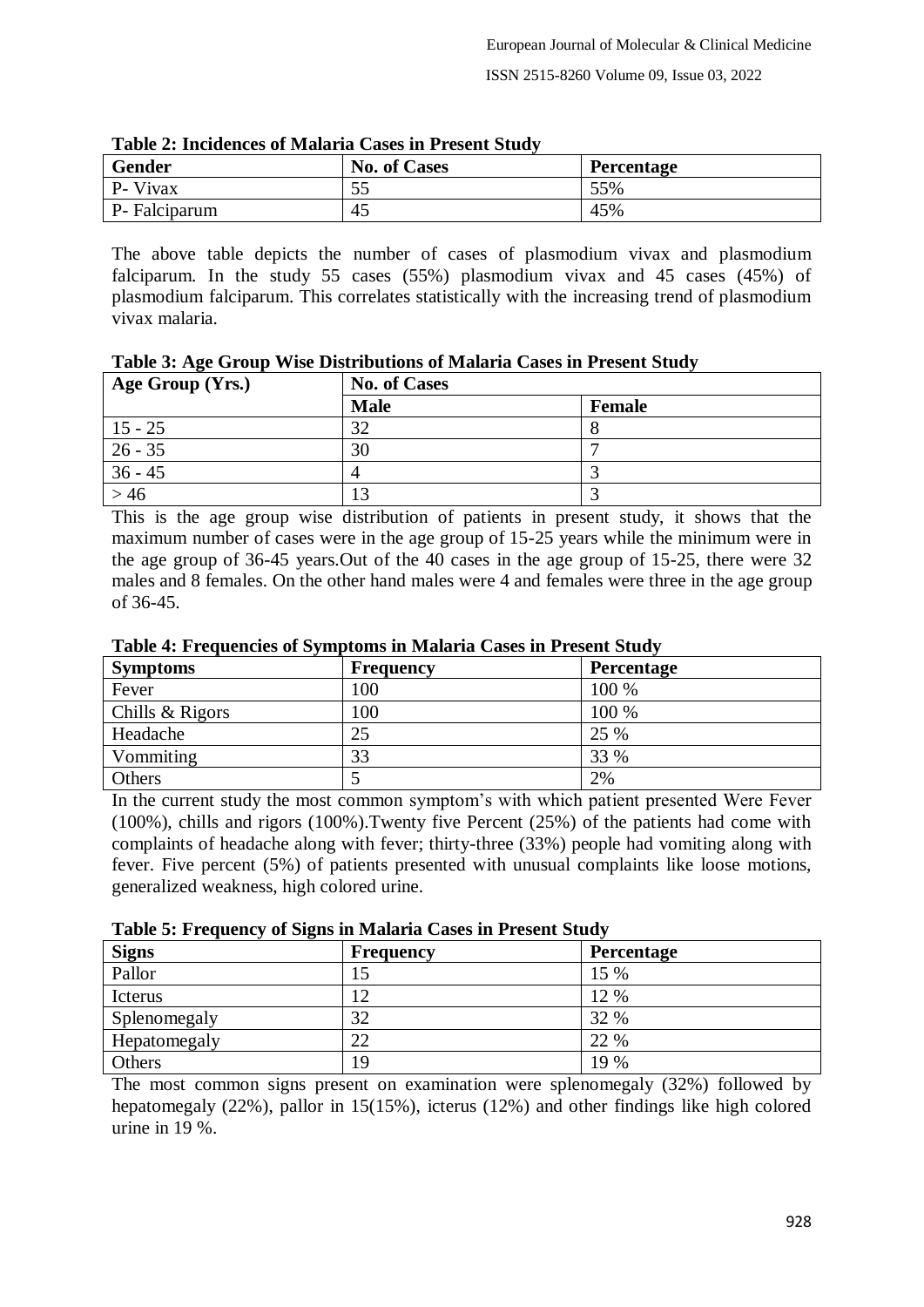| Table 6: Parasitic Index Wise Distribution of Cases |                |              |  |  |
|-----------------------------------------------------|----------------|--------------|--|--|
| <b>Parasitic Index</b>                              | <b>P-Vivax</b> | P-Falciparum |  |  |
| $0 - 1.0$                                           | 46             | າາ           |  |  |
| $1.1 - 2.0$                                         |                |              |  |  |
| $2.1 - 3.0$                                         |                |              |  |  |
| $3.1 - 4.0$                                         |                |              |  |  |

**Table 6: Parasitic Index Wise Distribution of Cases**

The maximum number of patients according to parasitic index were in the range of 0 to 1.0 per 1000 red blood cells, 46 cases in p.vivax and 37 in p.falciparum were seen. Minimum number of cases were in the group of  $3.1-4$ .

|        | Table 7: Observation of Platelet count in P-Falciparum and P. Vivax |  |
|--------|---------------------------------------------------------------------|--|
| (DAY1) |                                                                     |  |

| <b>Platelet Count/Cmm</b> | P-Falciparum | <b>P-Vivax</b> |
|---------------------------|--------------|----------------|
| $<$ 50000                 | 14           | 16             |
| 50000 - 150000            | 10           |                |
| > 150000                  |              | 24             |

14 cases of p.falciparum and 16 cases of p.vivax showed a fall in platelet count less than 50,000 on day 1, 10 cases of p.falciparum and 15 cases of p.vivax showed a fall in platelet count between 50,000 to 1.5 lakh, whereas 21 cases of p.falciparum and 24 cases of p.vivax did not have thrombocytopenia on day 1.

| <b>Platelet Count/Cmm</b> | P-Falciparum | <b>P-Vivax</b> |  |  |  |
|---------------------------|--------------|----------------|--|--|--|
| < 50000                   |              | ١q             |  |  |  |
| 50000 - 150000            |              |                |  |  |  |
| >150000                   |              |                |  |  |  |

**Table 8: Observation of Platelet Counts In P-Falciparum and P-Vivax (Day- 2)**

The table shows changes in the platelet count on day 2. There was further reduction in platelet count below 50,000 in 16 cases of p.falciparum and 19 cases of p.vivax.

In the range of 50,000 to 1.5 lakh, they were 8 cases of p.falciparum and 12 cases of vivax, which showed further reduction in platelet count. The 21 cases of p.falciparum and 24 of vivax malaria did not have any change in their count on the 2-nd day. They remained in the category of normal level.

| Table 7: Observation of Flatelet Counts In I -I aleiparain and I : Vivax (Day- 9) |              |                |  |  |  |
|-----------------------------------------------------------------------------------|--------------|----------------|--|--|--|
| <b>Platelet Count/Cmm</b>                                                         | P-Falciparum | <b>P-Vivax</b> |  |  |  |
| < 50000                                                                           |              |                |  |  |  |
| $50000 - 150000$                                                                  | 4            | 19             |  |  |  |
| >150000                                                                           |              | 24             |  |  |  |

**Table 9: Observation of Platelet Counts In P-Falciparum and P.Vivax (Day- 3)**

On the day 3, the platelet count improved with treatment, 12 cases of p.vivax and 10 cases of falciparum, platelet count remained below 50,000. In comparison to day 2, the figures showed improvement in the platelet count. 19 cases of p.vivax and 14 cases of p.falciparum were in the group of 50,000 to 1.5 lakh. The remaining cases had no change in platelet count

|                    |  |  |  | Table 10: Effect of Antimalarial Treatment on Platelet Counts in both P.Falciparum |
|--------------------|--|--|--|------------------------------------------------------------------------------------|
| and Vivax Malaria. |  |  |  |                                                                                    |

| <b>Platelet Count/Cmm</b> | Day | Day 2 | Day 3               |
|---------------------------|-----|-------|---------------------|
| $<$ 50000                 | 30  | 35    |                     |
| $50000 - 150000$          | 25  | 20    | $\mathcal{D}$<br>IJ |
| >150000                   | 45  | 45    | 45                  |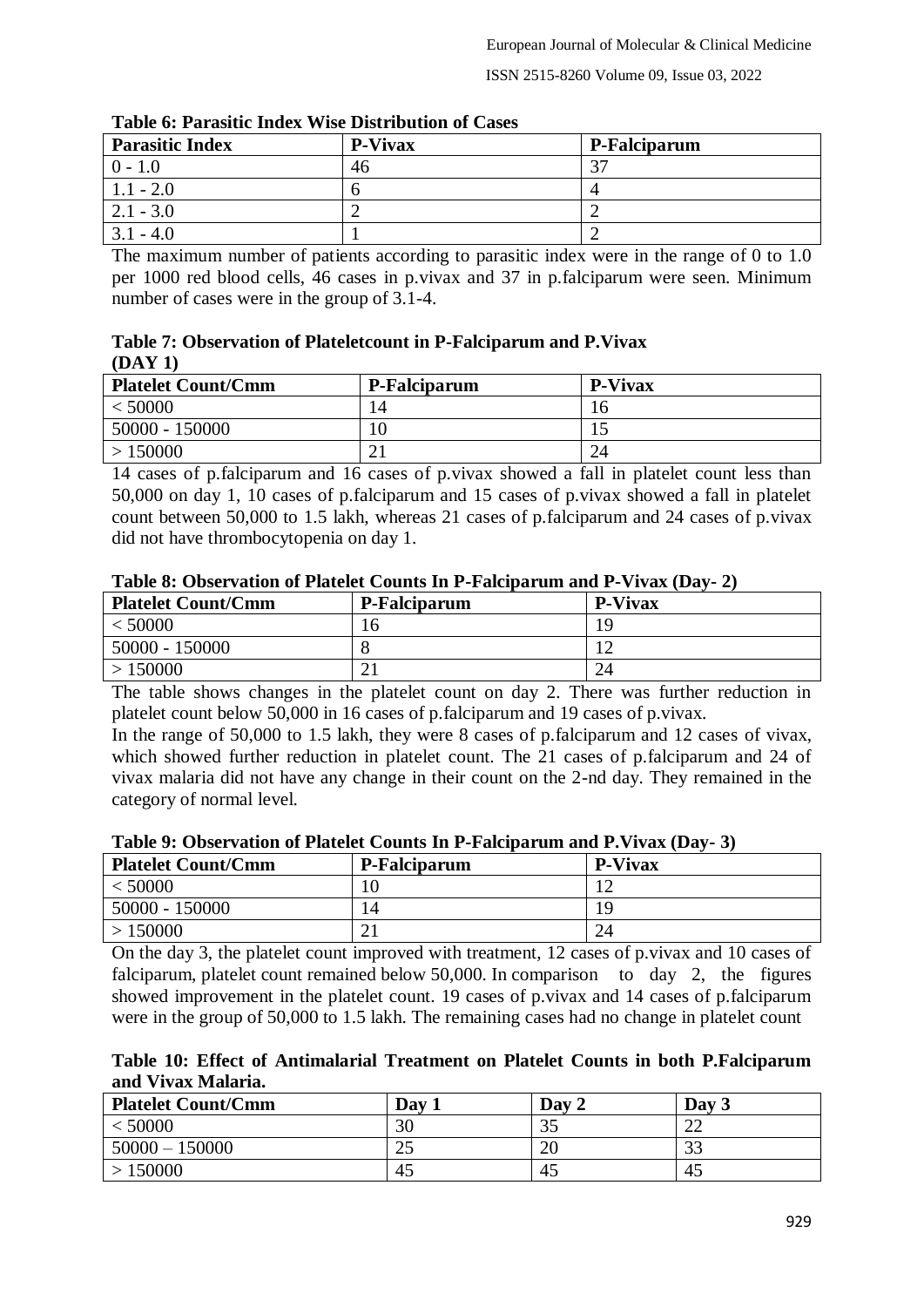The table shows the effect of antimalarial treatment on the platelets. Majority showed a decline in platelet count on day 2 in both the groups, but on day 3 there was an appreciable increase in platelet count.

The cases with no thrombocytopenia remained same on  $3<sup>rd</sup>$ day also.

**Table 11: Comparing Thrombocytopenia and Effect of Treatment in P.Falciparum And P.Vivax**

| <b>Effect</b>    | <b>No. of Cases</b> |                | <b>TStatistic</b> | <b>P-Value</b> | <b>Remarks</b> |
|------------------|---------------------|----------------|-------------------|----------------|----------------|
|                  | P.Falciparum        | <b>P.Vivax</b> |                   | < 0.05         |                |
| Thrombocytopenia | 24                  |                | 2.03              | 0.021          | Significant    |
| Treatment        | 24                  |                | 2.14              | $0.001\,$      | Significant    |

The incidence of thrombocytopenia in p.falciparum and p.vivax malaria when compared stastically had a significant value. (0.021) On statistical analysis, the effect of antimalarial treatment, on thrombocytopenia revealed significant values. (0.001)

| Sr. No.                 | <b>Variable</b>             | Range            | <b>Mean</b> | $\pm Sd$ | <b>Se</b> |  |  |
|-------------------------|-----------------------------|------------------|-------------|----------|-----------|--|--|
| $\mathbf{1}$            | Parasitic Index             | $0.2 - 4.0$      | 0.89        | 0.728    | 0.073     |  |  |
| $\boldsymbol{2}$        | <b>Platelets: Day 1</b>     |                  |             |          |           |  |  |
| $\mathbf{A}$            | P.Falciparum                | $13000 - 180000$ | 101577.8    | 62363.5  | 6236.3    |  |  |
| $\bf{B}$                | P.Vivax                     | $20000 - 194000$ | 98600.0     | 58340.8  | 5834.1    |  |  |
|                         | Day 2                       |                  |             |          |           |  |  |
| $\mathbf{A}$            | P.Falciparum                | $12000 - 184000$ | 98600.0     | 58340.8  | 5834.1    |  |  |
| $\bf{B}$                | P.Vivax                     | $18000 - 188000$ | 986000      | 58340.8  | 5834.2    |  |  |
|                         | Day $3$                     |                  |             |          |           |  |  |
| $\mathbf{A}$            | P.Falciparum                | $26000 - 196000$ | 115444.4    | 58648.6  | 5864.9    |  |  |
| $\overline{B}$          | P.Vivax                     | $27000 - 198000$ | 127509.1    | 57444.0  | 5744.4    |  |  |
| Sr. No.                 | Variable                    | Range            | Mean        | $\pm Sd$ | <b>SE</b> |  |  |
| 3 <sup>1</sup>          | <b>Complete Blood Count</b> |                  |             |          |           |  |  |
| 3.1                     | HB                          | $6.0 - 15.6$     | 11.21       | 2.057    | 0.206     |  |  |
| 3.2                     | <b>TEC</b>                  | $1.3 - 7.9$      | 4.08        | 1.043    | 0.104     |  |  |
| 3.3                     | <b>TLC</b>                  | $1.8 - 17.7$     | 5.19        | 2.087    | 0.209     |  |  |
| 3.4                     | L                           | $31.0 - 90.0$    | 64.71       | 13.611   | 1.361     |  |  |
| 3.5                     | E                           | $0.0 - 13.0$     | 1.56        | 2,204    | 0.202     |  |  |
| 3.6                     | $\mathbf{M}$                | $0.0 - 79.0$     | 30.98       | 16.051   | 1.605     |  |  |
| 3.7                     | B                           | $0.0 - 5.0$      | 0.90        | 1.395    | 0.140     |  |  |
| $\overline{\mathbf{4}}$ | <b>Liver Function Test</b>  |                  |             |          |           |  |  |
| 4.1                     | T.Bilrubin                  | $0.1 - 17.3$     | 2.10        | 2.691    | 0.269     |  |  |
| 4.2                     | Sgot                        | $19.0 - 398.0$   | 59.63       | 59.662   | 5.966     |  |  |
| 4.3                     | Sgpt                        | $23.0 - 273.0$   | 56.86       | 38.457   | 3.846     |  |  |
| $\overline{5}$          | <b>Serum Creatinine</b>     | $0.4 - 2.1$      | 0.73        | 0.281    | 0.028     |  |  |

#### **Table 12: Statistical Analysis of Hematological Variables in Malaria**

#### **DISCUSSION**

Malaria is the most common fever prevalent these days in navi mumbai. Nerul is an endemic area for malaria. Of late the most common complication of malaria is thrombocytopenia, Incidence of thrombocytopenia has been observed mainly in p.falciparum malaria in the past. The occurrence of thrombocytopenia in p.vivax was noticed by martelo et alin 1969 and lately many other workers found thrombocytopenia in p.vivax also. Therefore this study was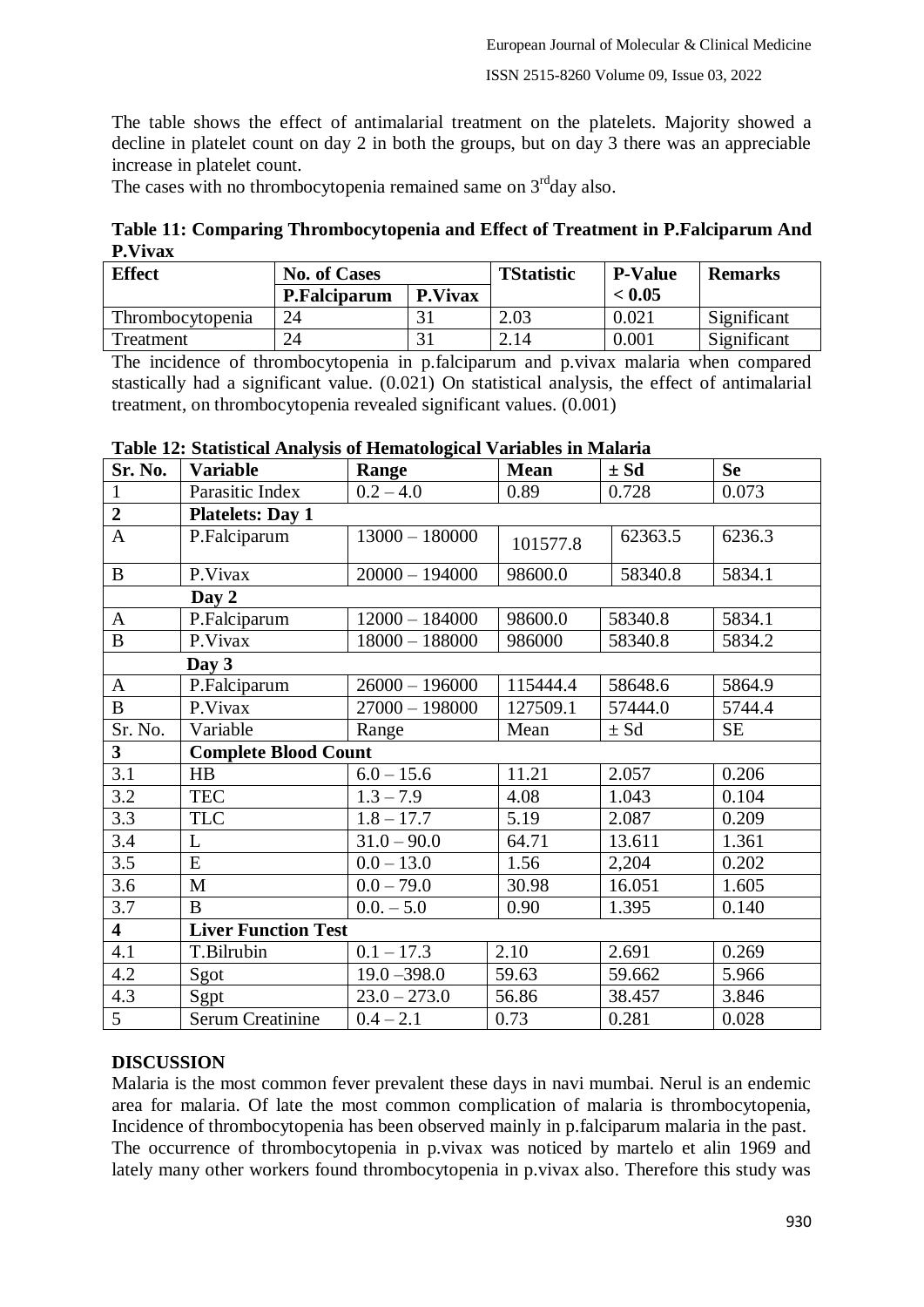taken up to find the platelet status in malarial fever and to find out the incidence of thrombocytopenia in p.vivax and p.falciparum. 100 cases of malarial fever admitted in Gandhi Medical College/General Hospital, were taken for the study. Cases with dengue and lepto were excluded from the present study. Out of the 100 cases taken for the study, 79(79%) cases were male patients and 21(21%) female patients. The preponderance of male in the present study may be because of higher number of migrant males coming to Mumbai than females. The laborers live in unhygienic conditions at construction sites, where mosquitoes breed more and laborers are thus prone to mosquito bites. In the present study, 55 cases were of p.vivax and 45 cases were p.falciparum.The comparison of incidence of p.falciparum and p.vivax were stastically significant. \*[Table 2]. The result was in accordance with the results published earlier. Priscilla Robinson et al (2001),<sup>[1]</sup> in their retrospective case study of 246 patients had seen that there were 182 (68.9%) of p.vivax and 71(26.9) cases of plasmodium falciparum. This study also supports the increase in incidence of p.vivax. Beg MA et al.  $(2007)$ ,<sup>[2]</sup> studied comparative features and outcomes of malaria at a tertiary care hospital in Karachi in which records of 521 hospitalized patients during four and a half year period were analyzed. They found that infections were caused by p.vivax  $(51.8\%)$ , p.falciparum  $(46.5\%)$ .<sup>[3]</sup> The increase in vivax malaria cases could be because of ineffective treatment of hepatic reservoir in cases of vivax. Many a time a presumptive diagnosis of malarial fever is done; such cases should be treated as p.vivax cases. They should be given primaquine; if not given may recur. The present study consisted of patients belonging to the age group from 15 to 85 years of age. There was more number of patients in age group of 15 Malaria is the most common fever prevalent these days in navi mumbai. Nerul is an endemic area for malaria.<sup>[4]</sup> Of late the most common complication of malaria is thrombocytopenia, Incidence of thrombocytopenia has been observed mainly in p.falciparum malaria in the past.

The occurrence of thrombocytopenia in p.vivax was noticed by martelo et al.<sup>[5]</sup> in 1969 and lately many other workers found thrombocytopenia in p.vivax also. Therefore this study was taken up to find the platelet status in malarial fever and to find out the incidence of thrombocytopenia in p.vivax and p.falciparum. 100 cases of malarial fever admitted in Dr.D.Y.Patil medical college, nerul were taken for the study. Cases with dengue and lepto were excluded from the present study. Out of the 100 cases taken for the study, 79(79%) cases were male patients and  $21(21\%)$  female patients.<sup>[6]</sup> The preponderance of male in the present study may be because of higher number of migrant males coming to Mumbai than females. The laborers live in unhygienic conditions at construction sites, where mosquitoes breed more and laborers are thus prone to mosquito bites. To 45 years, out of which males were 64% and females 18%, where as in the age group of more than 45, they were 26% males and 9% females. The reason could be male preponderance in the migrant labor. Preponderance of males has also been found in previous studies done by Layla A.M et al.  $(2002)$ ,<sup>[3]</sup> in his study of 727 patients the age group had a wide range (from 2 months to 74 years), mean age was 25.43+14.43 years, there was a male predominance with a male to female ratio of 15:1. The results of the present study are again in agreement with Khaled et al 2007.<sup>[7]</sup> Who in their study on 103 patients had 77 male we  $(74.8%)$  and 26  $(25.2%)$  females; their ages ranged from 18 to 45 years. The usual clinical features of malaria include fever with chills and rigors. This is also associated with hot, cold and sweating phase. Headache and vomiting is also associated with malaria. Some of the cases may also present as algid malaria, black water fever and with other complications like cerebral malaria, ARDS. In the present study, 100 % patients presented with fever,chills and rigors, headache was seen in  $25\%$ , vomiting was seen in 33% cases.<sup>[8]</sup> Some of the patients came with unusual symptoms like loose motions, generalized weakness, and abdominalpain in around 5(2%). \*[Table 4] the similar clinical pictures were also seen in previous work done by Marcela Echeverri et al.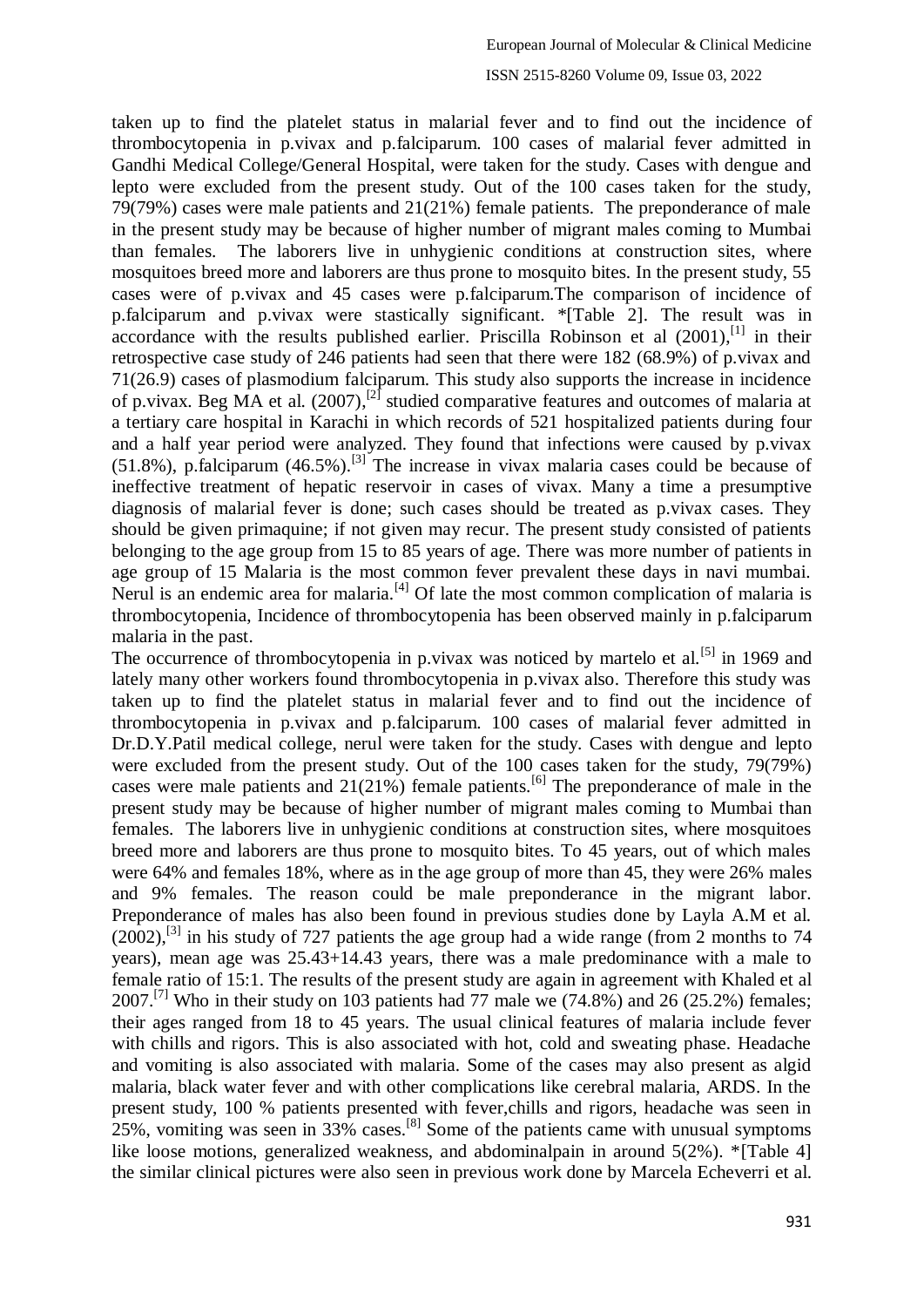#### ISSN 2515-8260 Volume 09, Issue 03, 2022

 $(2003)$ .<sup>[9]</sup>in his study had fever (99%)chills (91%), headache (99%), This was positive in 91% of patients out of 103. this study supports the current study. Malarial fever usually present with fever (intermittent), anemia and hepato-splenomegaly. Of late malarial hepatitis is recognized quite often. In the present study, intermittent fever was seen in 100% of the patients, pallor seen in 15 cases (15%), 32 patients had splenomegaly (32%), and hepatomegaly was seen in 22 patients (22%) and icterus in 12 patients (12%). \*[Table 5] Similar findings were observed by Marcela echeverri et al.  $(2003)$ , <sup>[4]</sup> in his study on 104 patients had splenomegaly in 10 patients (10%) and hepatomegaly in 18 patients (18%), pallor was seen in 48 % of cases while icterus was seen in 15% of patients. Parasitic index indicates the average degree of parasitemia. In the current study parasitic index was done to see the number of parasites present per 1000 red blood cells. In the current study significant statistical association between parasitic index and thrombocytopenia was not observed However, Layla A.M et al.  $2002$ ,<sup>[41]</sup>in their study proved higher levels of parasitemia in plasmodium falciparum malaria.

The present study could not get similar findings.<sup>[10]</sup>

Malarial fever usually have anemia, which may be due to haemolysis of R.B.C s or bone marrow suppression. The patients of parasitic infection show leucopenia. They also have associated infections; there may be leucocytosis. Eosinophilia may also be observed. In the present study hematological changes in malaria were analyzed, Hemoglobin values varied in the range was 6.2-15.6 gm/dl. There were 15 patients who had anemia (15%). Marcela Echeverri et al. Data analyzed on 69 malarial patients to assess hematological manifestations. Anemia was significant finding ( $p=0.0060$ ), approximately half of the patients had Hb $\leq$ or = 12g/dl and had 15 cases (22%) Hb<9gm/dl. In the present study patients had leucopoenia (6%) and leucocytosis (4%). Parasitic infections are known to cause leucopoenia Reduction in platelet count has been known to occur in plasmodium falciparum malaria in the past. But of late, the vivax malaria cases also have been associated with marked thrombocytopenia. Hence the present study has been taken up to study the incidence of thrombocytopenia in both falciparum and vivax malaria. The results were documented on day 1, 2, 3 and were analyzed \*[Table 7-9].

In the present study, platelet count was categorized into three groups.

- 1) Less than  $50,000$  k/ul
- 2) 50,000 to 1,50,000k/ul
- 3)  $> 1, 50,000$  (normal count).

On day1, 16 cases of p.vivax and 14 cases of p.falciparum, showed a fall in platelet count less than 50,000. 15 cases of vivax and 10 cases of falciparum showed fall in platelet count between 50,000 to 1.5 lakh whereas 24 cases of vivax and 21 cases of falciparum did not have thrombocytopenia.

On day 2, 19 cases of p.vivax and 16 cases of p.falciparum had further reduction in platelet count below 50,000.12 cases of p.vivax and 8 cases of p.falciparum showed further reduction in platelet count less than 1.5 lakh on day 2.

24 cases of p.vivax and 21 cases of p.falciparum did not have any change in their platelet count; they remained in category of normal level.

On day 3, 12 cases of p.vivax and 10 cases of p. falciparum had platelet count less than 50,000. In comparison to day 2, the figures showed improvement in platelet count.19 cases of p.vivax and 14 cases of p. falciparum had platelet count in range of 50,000 to 1.5 lakh.

The group with normal range of platelets had no change on day 3.

The incidence of p.vivax malaria was observed in 1969 by MARTELO et al 1969,<sup>[5]</sup> in their study of 173 cases of malaria, 93%were p.vivax, but only 15% had thrombocytopenia. So initially thrombocytopenia in vivax malaria was less observed.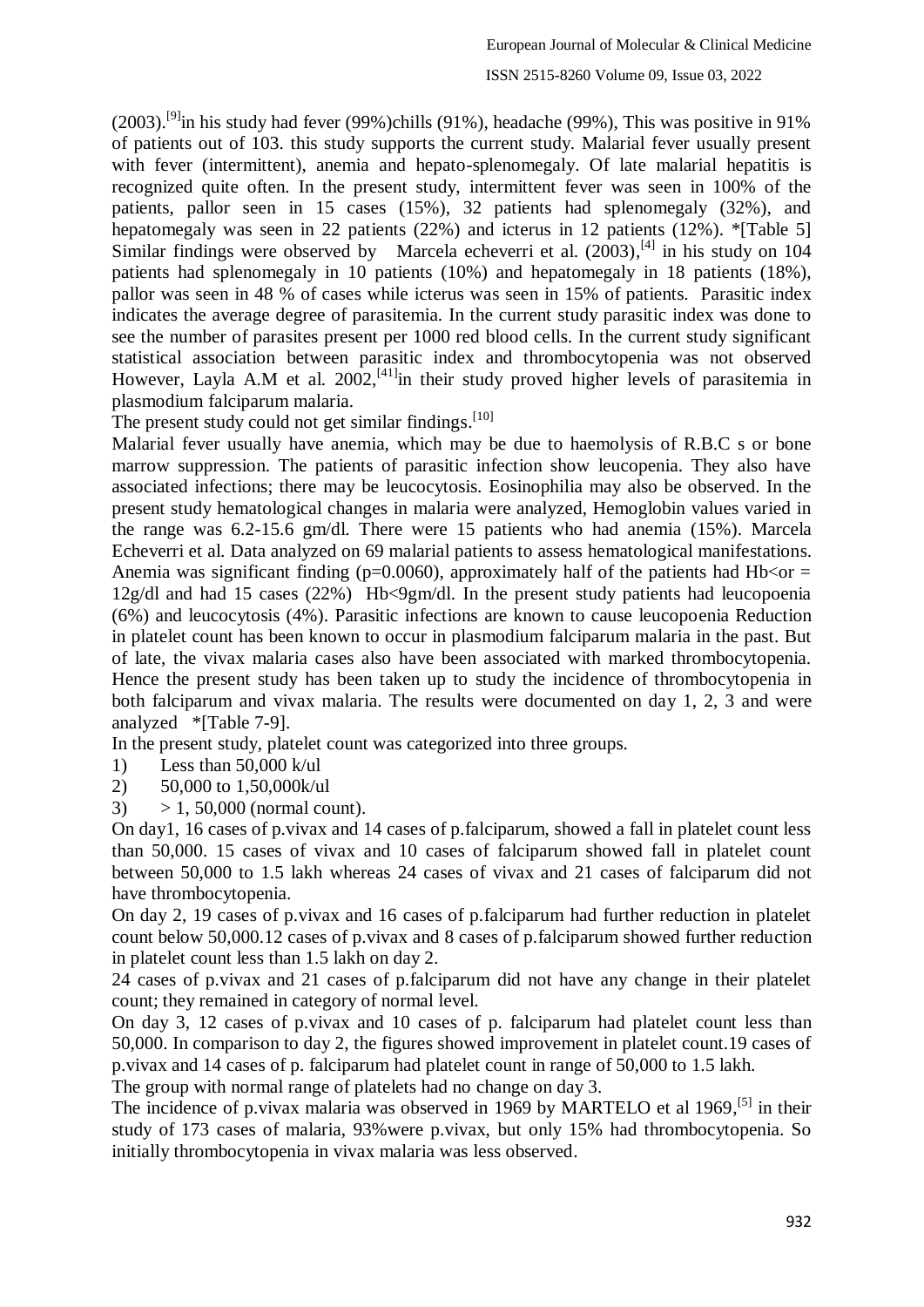The incidence of thrombocytopenia in p.vivax cases was also observed by the work done by Khaled taha et al  $(2007)^{.6}$  in their study on hematological changes in malaria in relation to plasmodium species has showed that the mean platelet count with falciparum malaria was normal (168.8) while the mean count in patients with vivax showed mild thrombocytopenia (107.06). Analysis demonstrated a significant low platelet count in cases with vivax malaria  $(p=0.001)$ .

Platelet counts were investigated in 26 patients of p.falciparum and 39 patients of p.vivax before after treatment. Before treatment 22 of the 26 patients of falciparum and 30 of the 39 patients of p.vivax had decreased platelet counts below 1, 50,000. Platelet count improved after 3 days of treatment.<sup>[6]</sup>

The results of the present work revealed thrombocytopenia in both p.vivax and p.falciparum malaria. The thrombocytopenia was observed more in p.vivax malaria than in p.falciparum. Similar results were found by

Layla A.M et al  $(2002)^{[3]}$  in their study on hematological values found that platelet counts were lower most in p.vivax cases (74.7%) compared to p.falciparum (59.9%) in their case study of 727 patients. Showing a p value =0.0018 which is a significant value. In their study it was observed that thrombocytopenia was more common in p.vivax than in p.falciparum.

The recent observation of thrombocytopenia in p.vivax malaria has been analyzed by previous workers who postulated some of the following mechanisms:

1) Increase level of cytokines.[7]

2) Immunological destruction due to Anti platelet IgG.<sup>[8]</sup>

Oxidative stress<sup>[8]</sup>

3) Shortened life span in peripheral blood and sequestration in non-splenic areas.<sup>[10]</sup>

4) Genetic changes might be occurring in parasites while going

The observation of thrombocytopenia in p.vivax malaria in the present study is statistically significant\*[Table 11]

### **CONCLUSION**

- Plasmodium vivax infections in the community have a rising trend.
- Thrombocytopenia in seen in both p.falciparum and p.vivax malaria.
- The of late observation, that p.vivax malaria is associated with increased incidence of thrombocytopenia, is confirmed in this study.
- Parasitic index did not have any bearing on thrombocytopenia.
- The thrombocytopenia in both p.vivax and p.falciparum improved after the anti-malarial treatment.

### **REFERENCES**

- 1. Priscilla Robinson, Adam W et al, Imported malaria treated in Melbourne, Australia, J Travel med 2001; 8:76-81.
- 2. Beg MA sani, N, Mehraj.V et al.2007 Comparative features and outcomes of malaria at a tertiary care hospital in Karachi, Pakistan. J infects Dis 2007. 3 (110:24-30.
- 3. Layla A.M, Bashawri et al, Malaria: hematological aspects, Annals of Saudi medicine, 22, (5-6); 2002. 33-45
- 4. Marcela Echeverri; Alberto Tobon; Gonzalo Alvarez et al 2003 Rev.Inst med trop. S. Paulo Jan./feb.2003
- 5. Martello O.J, Smoller M, Saladin. Malaria in American soldiers, Arch int. Med 1969:383-7
- 6. Khaled Taha et al; Hematological changes in malaria; relation to plasmodium species, Kuwait medical journal 2007, 39(3):262-267.